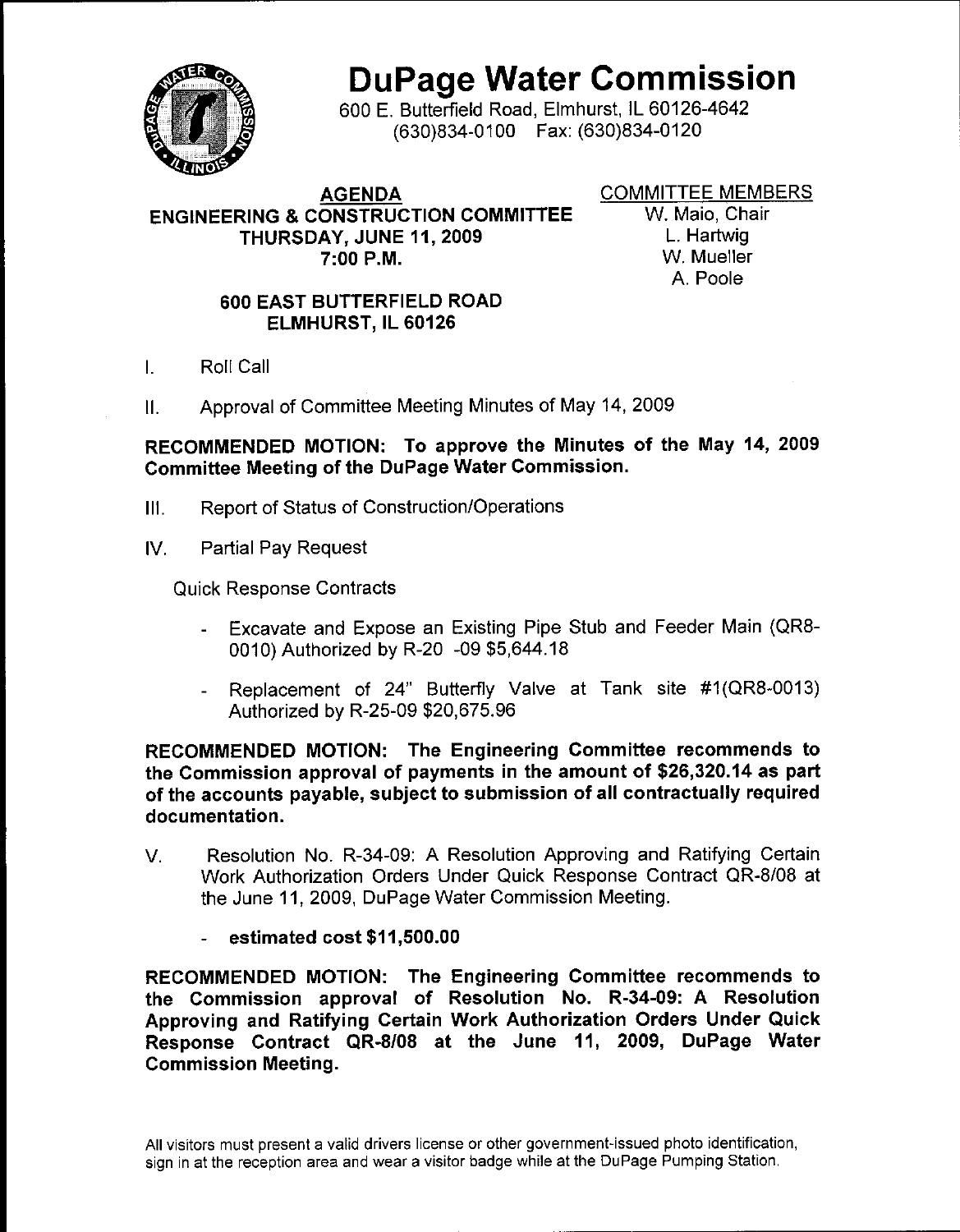- Resolution No. R-35-09: A Resolution Approving and Ratifying Certain VI. Contract Change Orders at the June 11, 2009, DuPage Water **Commission Meeting.** 
	- estimated  $cost$  \$51,446.00

RECOMMENDED MOTION: The Engineering Committee recommends to the Commission approval of Resolution No. R-35-09: A Resolution Approving and Ratifying Certain Contract Change Orders at the June 11, 2009, DuPage Water Commission Meeting.

Adjournment VII.

Board/Agendas/Engineering/Eng0906.doc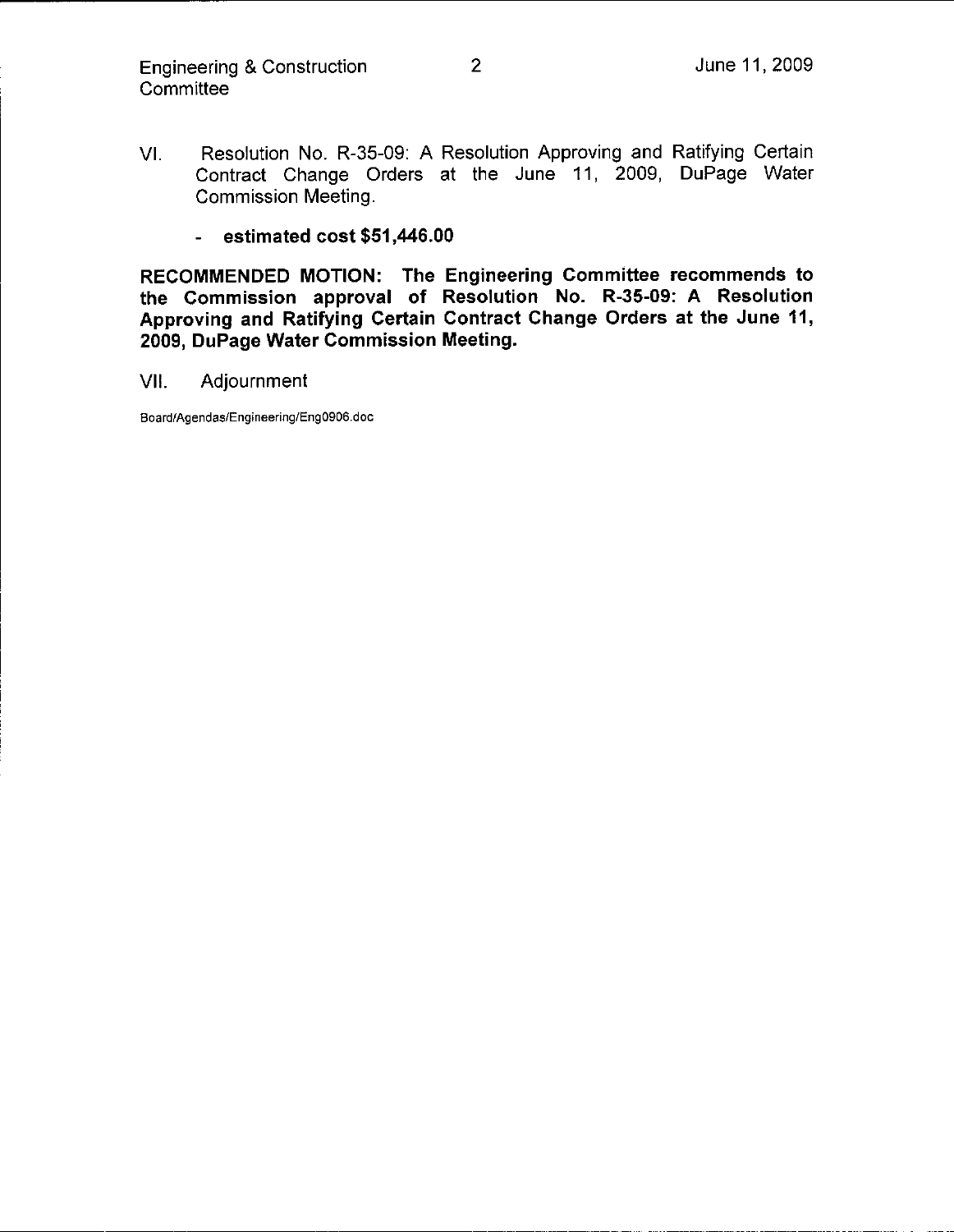

#### MINUTES OF A MEETING OF THE **ENGINEERING & CONSTRUCTION COMMITTEE** OF THE DUPAGE WATER COMMISSION **HELD ON THURSDAY, MAY 14, 2009** 600 EAST BUTTERFIELD ROAD **ELMHURST, ILLINOIS**

The meeting was called to order at 7:10 P.M.

Committee members in attendance: W. Mueller, A. Poole, L. Hartwig, and S. Louis Rathie ex officio.

Committee members absent: W. Maio

Also in attendance: J. Schori, E. Kazmierczak, R.C. Bostick, and F. Frelka.

Commissioner Hartwig moved to approve the Minutes of the April, 9, 2009 Engineering Committee. Motion seconded by Commissioner Poole and passed unanimously as follows:

 $Ave:$ W. Mueller, L. Hartwig, and A. Poole Nav: None W. Maio Absent:

The Committee reviewed the memorandum regarding the Status of Operations dated May 8, 2009.

Commissioner Poole moved to recommend to the Commission approval of payments in the amount of \$1,745.46 as part of the accounts payable, subject to submission of all contractually required documentation. Motion seconded by Commissioner Hartwig and passed unanimously as follows:

**Quick Response Contracts** 

Electrically Test 5KVA Lines from Transformer Yard into the DuPage Electrical Room (QRE4-002A) Authorized by R-15-09 \$1,745.46

Ave: W. Mueller, L. Hartwig, and A. Poole Nav: **None** W. Maio Absent:

Commissioner Hartwig moved to recommend to the Commission approval of Resolution No. R-25-09: A Resolution Approving and Ratifying Certain Work Authorization Orders Under Quick Response Contract QR-8/08 at the May 14, 2009. DuPage Water Commission Meeting. Motion seconded by Commissioner Poole. The motion passed unanimously as follows: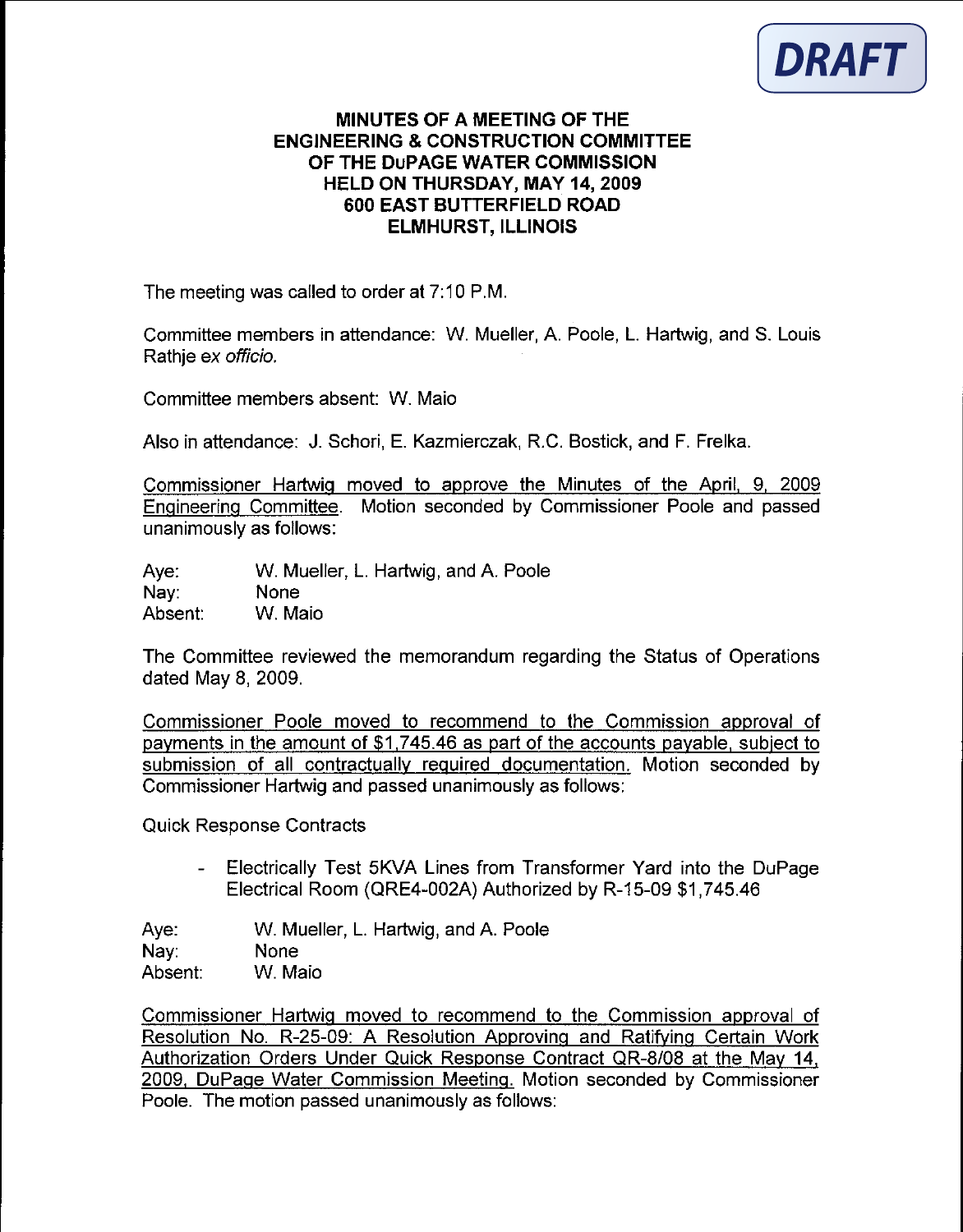Engineering Meeting Minutes May 14, 2009

Aye: W. Mueller, L. Hartwig, and A. Poole Nay: **None** Absent: W. Maio

Commissioner Hartwig moved to recommend to the Commission approval of Resolution No. R-26-09: A Resolution Approving and Ratifying Certain Task Orders under a Master Contract with EN Engineering, LLC at the May 14, 2009. DuPage Water Commission Meeting. Motion seconded by Commissioner Poole. The motion passed unanimously as follows:

Ave: W. Mueller, L. Hartwig, and A. Poole Nay. None Absent: W. Maio

Commissioner Hartwig moved to recommend to the Commission approval of Resolution No. R-27-09: A Resolution Approving and Ratifying Certain Task Orders under a Master Contract with Peters & Associates at the May 14, 2009, DuPage Water Commission Meeting. Motion seconded by Commissioner Poole. The motion passed unanimously as follows:

| Aye:    | W. Mueller, L. Hartwig, and A. Poole |
|---------|--------------------------------------|
| Nay:    | <b>None</b>                          |
| Absent: | W. Maio                              |

Commissioner Hartwig moved to recommend to the Commission approval of Resolution No. R-28-09: A Resolution Approving and Ratifying Certain Contract Change Orders at the May 14, 2009, DuPage Water Commission Meeting. Motion seconded by Commissioner Poole. The motion passed unanimously as follows:

Ave: W. Mueller, L. Hartwig, and A. Poole Nay: **None** Absent: W. Maio

Commissioner Hartwig moved to recommend to the Commission approval of Resolution No. R-30-09: A Resolution Approving a Second Amendment to Task Orders No. 4 under the Master Contract with Greely and Hansen LLC at the May 14, 2009, DuPage Water Commission Meeting. Motion seconded by Commissioner Poole. The motion passed unanimously as follows:

Ave: W. Mueller, L. Hartwig, and A. Poole Nav: **None** Absent: W. Maio

Commissioner Hartwig moved to recommend to the Commission approval of Resolution No. R-31-09: A Resolution Directing Advertisement for Bids on a Contract for the Construction of DuPage County Glen Ellyn Heights Meter Station 9A (Contract MS-18/09) at the May 14, 2009, DuPage Water Commission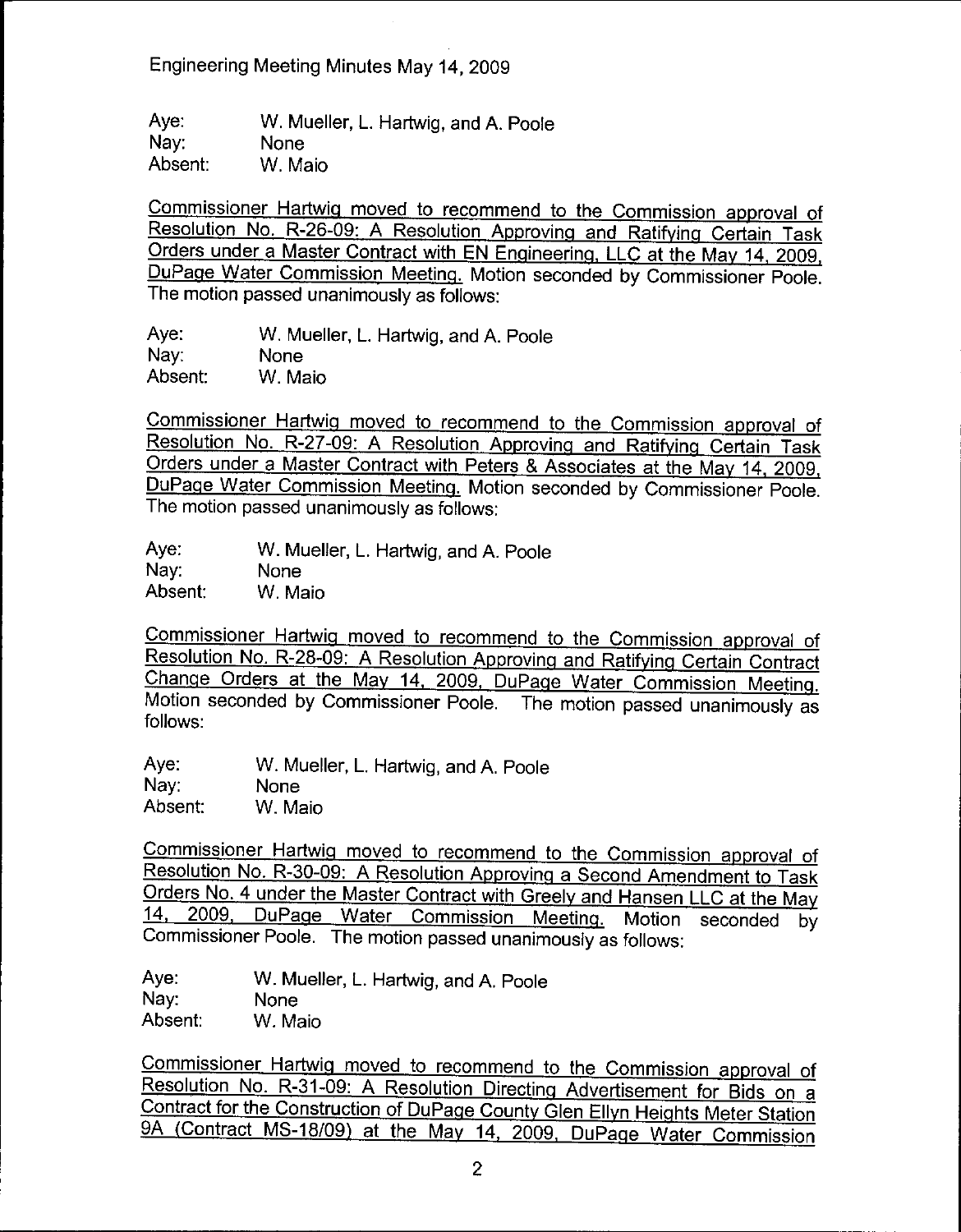Meeting. Motion seconded by Commissioner Poole. The motion passed unanimously as follows:

Ave: W. Mueller, L. Hartwig, and A. Poole Nav: **None** Absent: W. Maio

Commissioner Poole moved to recommend to the Commission approval of Resolution No. R-32-09: A Resolution Directing Advertisement for Bids on a Contract for the Construction of DuPage County Hobson Valley (Green Road) Meter Station 9B (Contract MS-19/09) at the May 14, 2009, DuPage Water Commission Meeting. Motion seconded by Commissioner Hartwig. The motion passed unanimously as follows:

Ave: W. Mueller, L. Hartwig, and A. Poole Nay: **None** Absent: W. Maio

Commissioner Poole moved to recommend to the Commission approval of Resolution No. R-33-09: A Resolution Approving and Ratifying Certain Work Authorization Orders Under Quick Response Contract QRE-4/08 at the May 14, 2009, DuPage Water Commission Meeting. Motion seconded by Commissioner Hartwig. The motion passed unanimously as follows:

Ave: W. Mueller, L. Hartwig, and A. Poole Nav: **None** Absent: W. Maio

Commissioner Hartwig moved to adjourn the meeting at 7:18 P.M. Motion seconded by Commissioner Poole and unanimously approved by a Voice Vote.

All voted aye. Motion carried.

BOARD/MINUTES/ENG090514.doc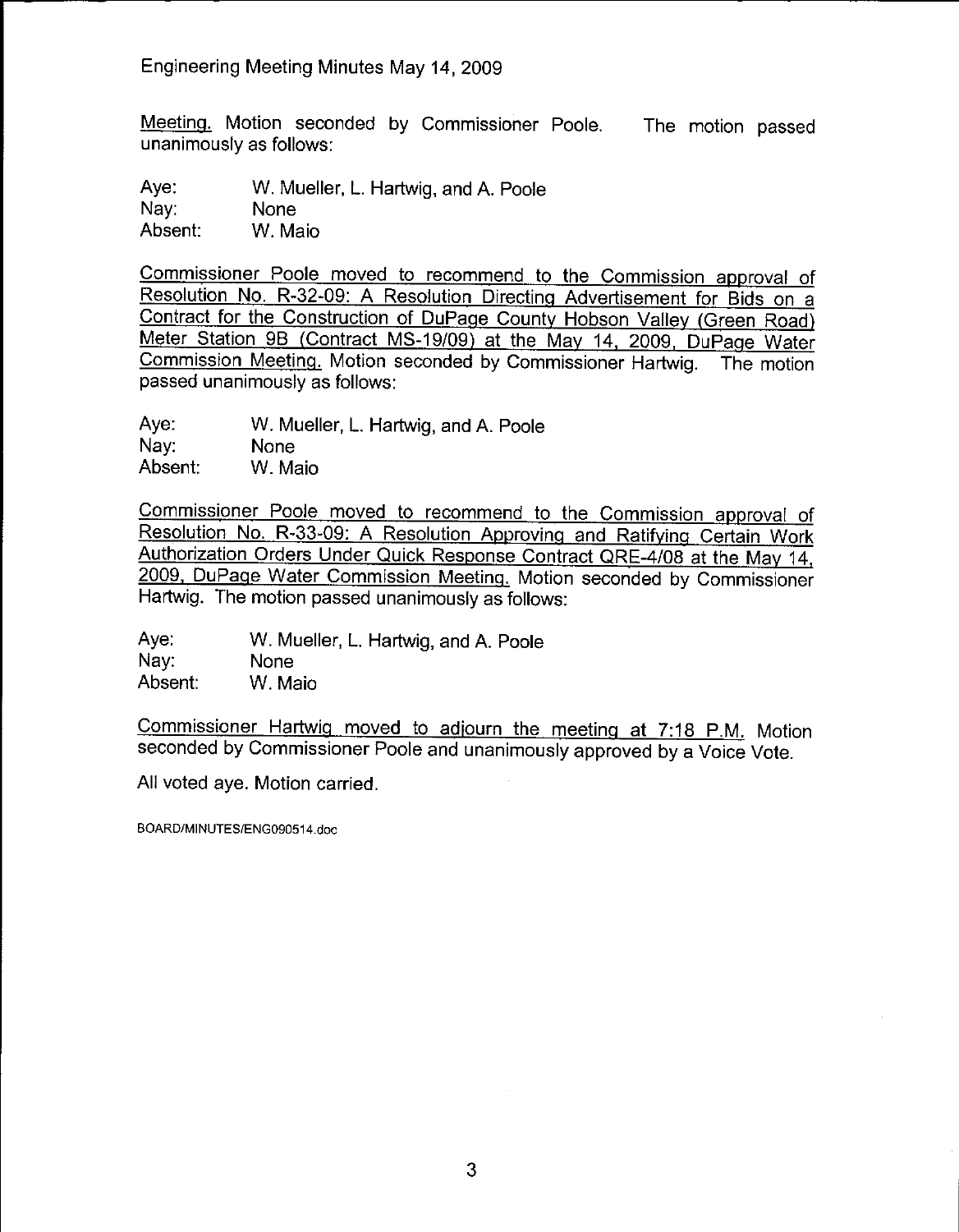

## **DuPage Water Commission MEMORANDUM**

| TO:   | <b>Robert Martin</b>                                                                                          | General Manager                                                                                                                                                                                |
|-------|---------------------------------------------------------------------------------------------------------------|------------------------------------------------------------------------------------------------------------------------------------------------------------------------------------------------|
| FROM: | Terry McGhee //<br>Ed Kazmierczak/<br><b>Chris Bostick</b><br>John Schori<br><b>Frank Frelka</b><br>Mike Weed | Manager of Water Operations<br>Pipeline Supervisor<br><b>Facilities Construction Supervisor</b><br><b>Instrumentation Supervisor</b><br><b>GIS Coordinator</b><br><b>Operations Supervisor</b> |
|       |                                                                                                               |                                                                                                                                                                                                |

- DATE: June 5, 2009
- **SUBJECT:** Status of Operations

## **Operations Overview**

The Commission's sales for the month of May were a total of 2.448 billion gallons. This represents an average day demand of 79.0 million gallons per day (MGD), which is lower than the May 2008 average day demand of 80.2 MGD. The maximum day demand was 93.0 MGD on May 23, 2009, which is higher than the May 2008 maximum day demand of 88.4 MGD. The minimum day flow was71.3 MGD. The Commission's recorded total precipitation for the month of May was 3.63 inches compared to 4.10 inches for May 2008. The level of Lake Michigan for May 2009 is 578.53 (Feet IGLD 1985) compared to 577.57 (Feet IGLD 1985) for May of 2008.

#### **Water Conservation**

The Water Conservation Planning Group has developed a logo and tagline for the program. The planning group is scheduling utility training and investigating the purchase of plan resources. The next meeting is scheduled for the end of June.

#### **Computer Room Cooling System**

Hill Mechanical has completed the installation and Primera has completed the commissioning of the cooling units. The contract will be closed out as soon as we receive final documentation.

 $\bar{\bar{z}}$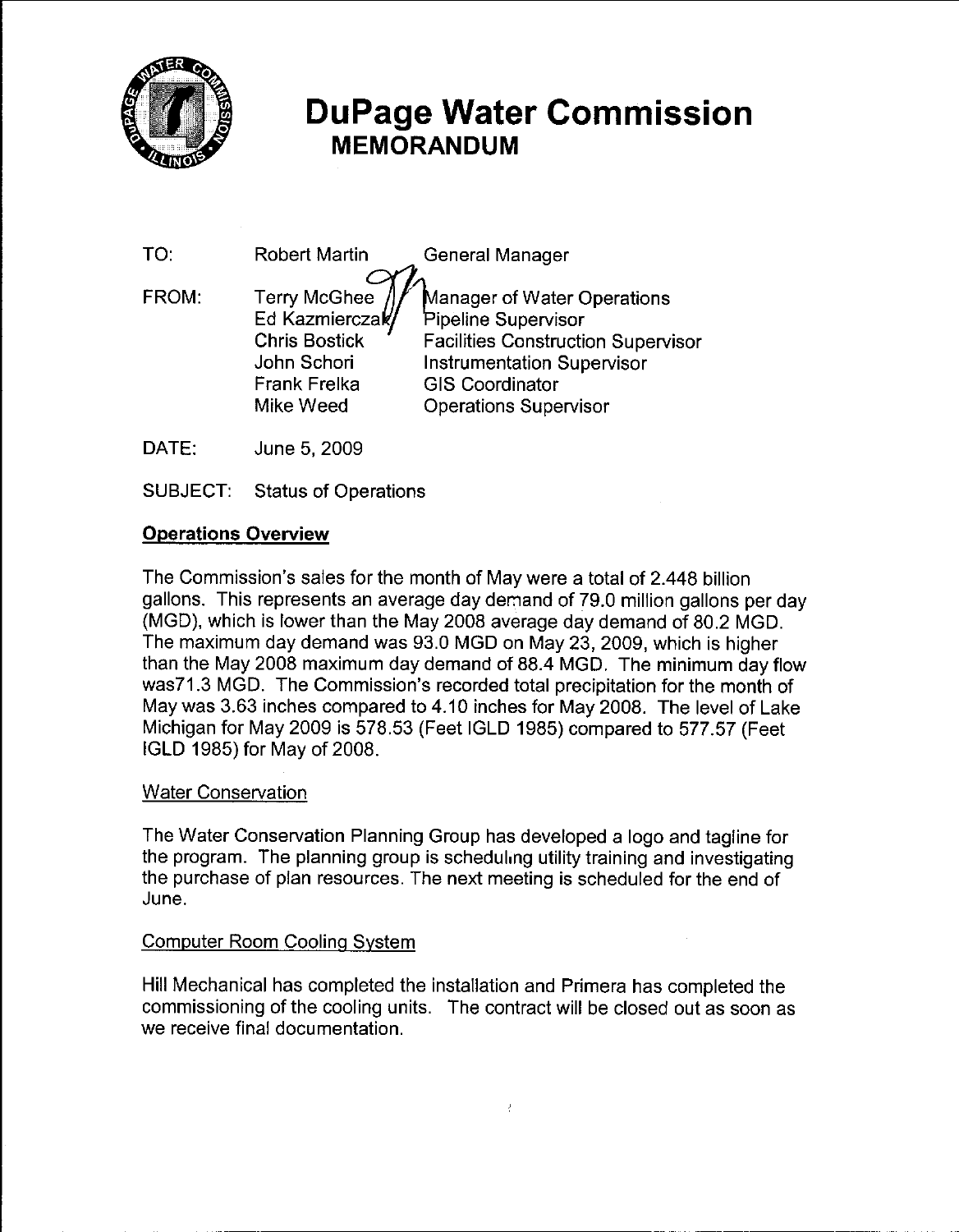#### Document Management

Staff is working with the CLS Group to complete the initial document inventory that will be sent to the Secretary of State for their destruction authorization. The Document Management software has been purchased and installed on The Commission servers. Data Transfer will begin during at the end of June.

## **Facilities Construction Overview**

## Contract PSD-6 Reservoir Addition - Division A - Equipment Storage Building and Material Storage

The Contractor has excavated, formed and poured the concrete foundations, set the underground fuel tank and is working on the underground utilities. Part of Building Permit requirements are a wet-pipe fire suppression system and additional storm water facilities. The mechanical portion of the wet-pipe fire suppression system change order appears on the agenda as part of R-35-09. This includes a 30 day time extension for delays in building permit issuance.

#### **Contract PSD-7 DPPS Electrical Generation**

The Contractor continues placement of concrete; structural steel erection; site utilities and the visitor parking area. Maschry work and installation of precast architectural concrete is underway. The project completion date remains November 25, 2010.

#### **Generator Supply Contract**

The generator equipment shop testing is underway with delivery to the DuPage Pumping Station tentatively scheduled for the week of June15th. The delivery to the Lexington Pumping Station will be delayed.

## Contract PSC-4 Lexington Pump Station Electrical Generation / Variable **Frequency Drives**

The City of Chicago's permitting process continues to delay the excavation of site utilities and foundations for the buildings. It is anticipated that the permit will be issued by June 12<sup>th</sup>. The project completion date is July 21, 2010.

#### Contract PSC-5 Lexington Photovoltaic Cells

The Contractor is being held up until the building permit is issued for the entire site. The project completion date remains July 10, 2010.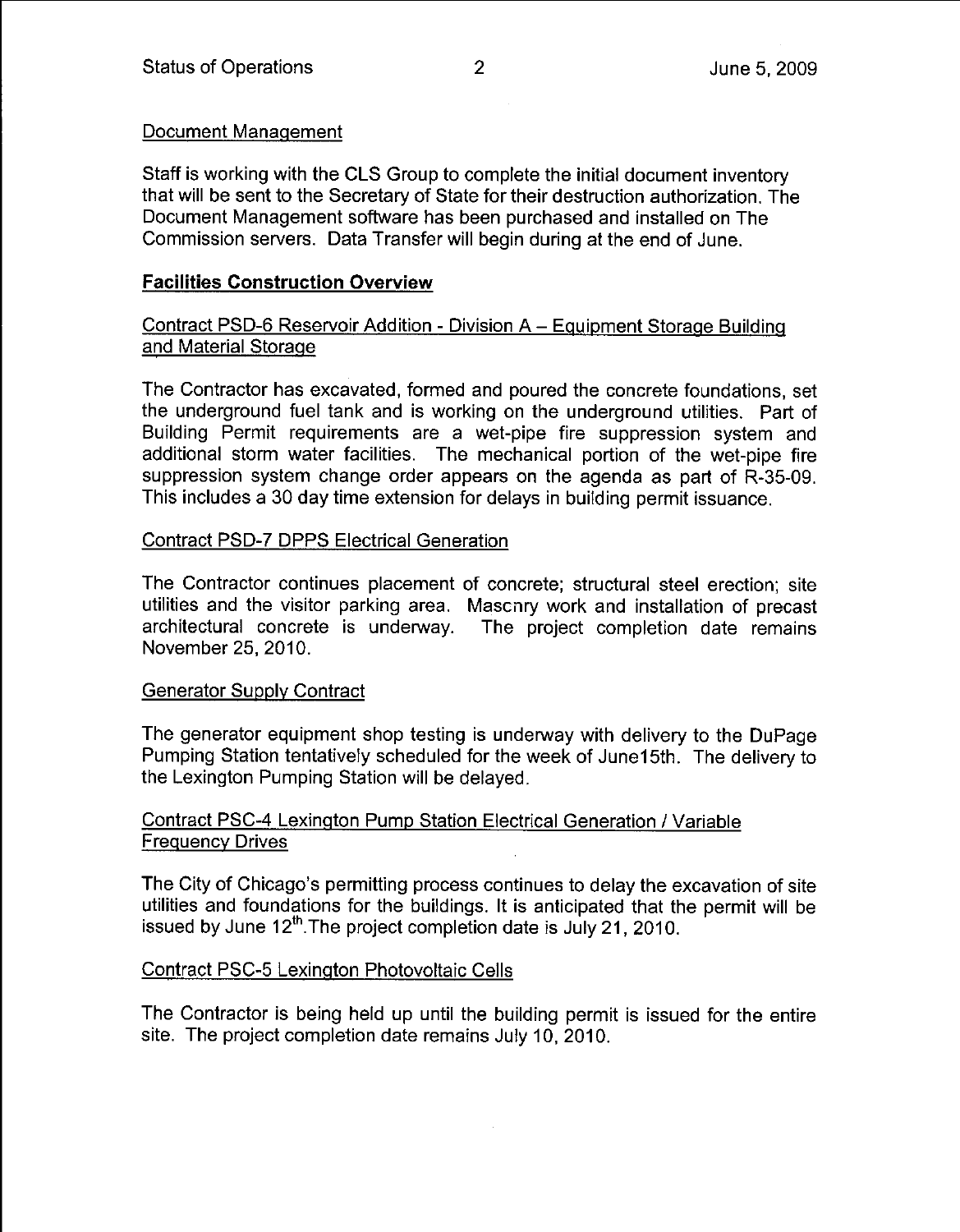#### **Winfield Additional Connection**

Staff is working with ComEd and the Village to resolve the MS-27A access issues.

#### **Naperville Additional Connection**

The AECOM hydraulic analysis and the final report have been delivered to Naperville. Staff is working on the revisions to the draft IGA.

#### **DuPage County Service Areas**

Preliminary design services for the Glen Ellyn Heights and Hobson Valley (Greene Road) service areas are ongoing.

#### **Electrical Safety for DWC Employees**

The arc flash studies performed by Greeley and Hansen are being updated to meet the 2009 NFPA 70 revisions.

#### Contract VA-1

Commission staff has reviewed and finally approved the equipment submittals. The equipment manufacturer caused two months of delays by not responding in a timely fashion during the submittal process. A change order to extend the contract completion date appears on the agenda as R-35-09.

#### **GIS**

#### DuPage Pumping Station As-built Drawings

Patrick Engineering has completed their task of developing a complete set of asbuilt drawings for the HVAC system at the DuPage Pumping Station facility. The project integrated numerous versions of AutoCAD drawings from prior projects to accurately represent existing conditions. A secondary purpose of the project was to define AutoCAD drawings standards for future Commission projects. Patrick Engineering has delivered a set of mechanical and architectural drawings of the HVAC system along with a booklet of AutoCAD standards. Patrick will also deliver a proposal to develop AutoCAD drawings of all the building systems.

#### **Corrosion Control**

GIS staff is working with EN Engineering to graphically show the results of cathodic protection measurements taken on the South Transmission Main. This is part of the overall effort to integrate the developing corrosion control program with the Infor asset management program and GIS.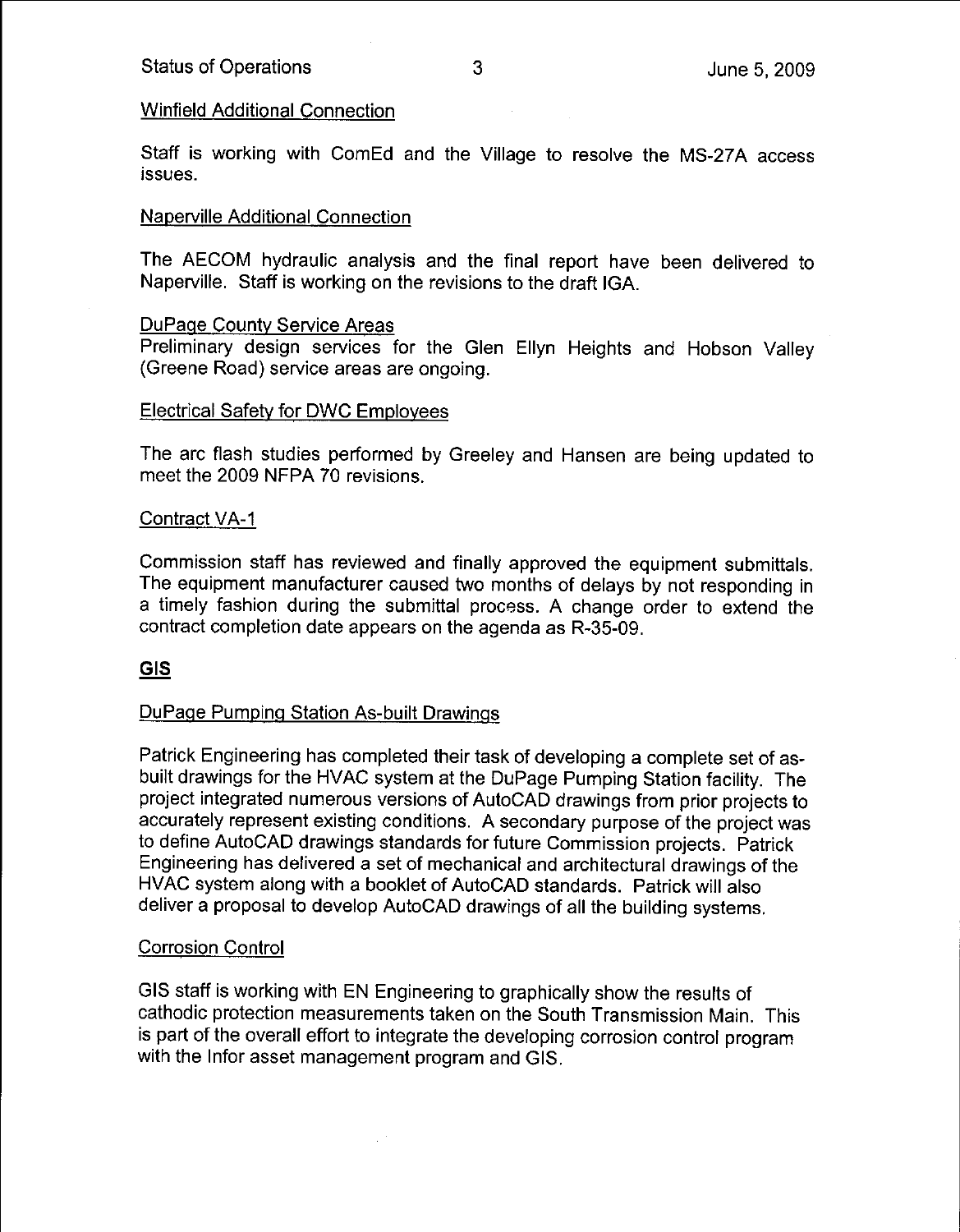## **GIS Software**

Development work was started with ArcGIS Server which is ESRI's new Internet mapping software.

## **Pipeline Construction Overview**

## CONTRACT QR-8/08 (QUICK RESPONSE CONTRACT)

Work Authorization No. 3 for the installation of a bonding cable between two existing reverse current switches will begin following permit approval from the CTA and the CSX Railroad.

## CONTRACT VSR-1 (VALVE STEM REPLACEMENT)

Design is approximately 70% complete.

#### Contract TS-8 (South Transmission Main Corrosion Mitigation Project)

60 day notices will be going out within the next 2 weeks. The contract is expected to be advertised in June with construction beginning sometime in July or August.

#### Contract TS-7(South Transmission Main Relocation)

Revised plans and specs will be going out for review and comment during the week of June18<sup>th</sup>.

#### JUNE 2009 COMMISSION AGENDA ITEMS:

R-34-09—---A Resolution Approving and Ratifying Certain Work Authorization Orders Under Quick Response Contract QR-8/08 at the June 11, 2009, DuPage **Water Commission Meeting.** 

R-35-09-----A Resolution Approving and Ratifying Certain Contract Change Orders at the June 11, 2009, DuPage Water Commission Meeting.

1. DuPage Laboratory Bench Sheets for May, 2009

2. Water Sales Analysis 01-September-03 to 31-May-09 Operations\Memorandums\Status of Operations 090605.doc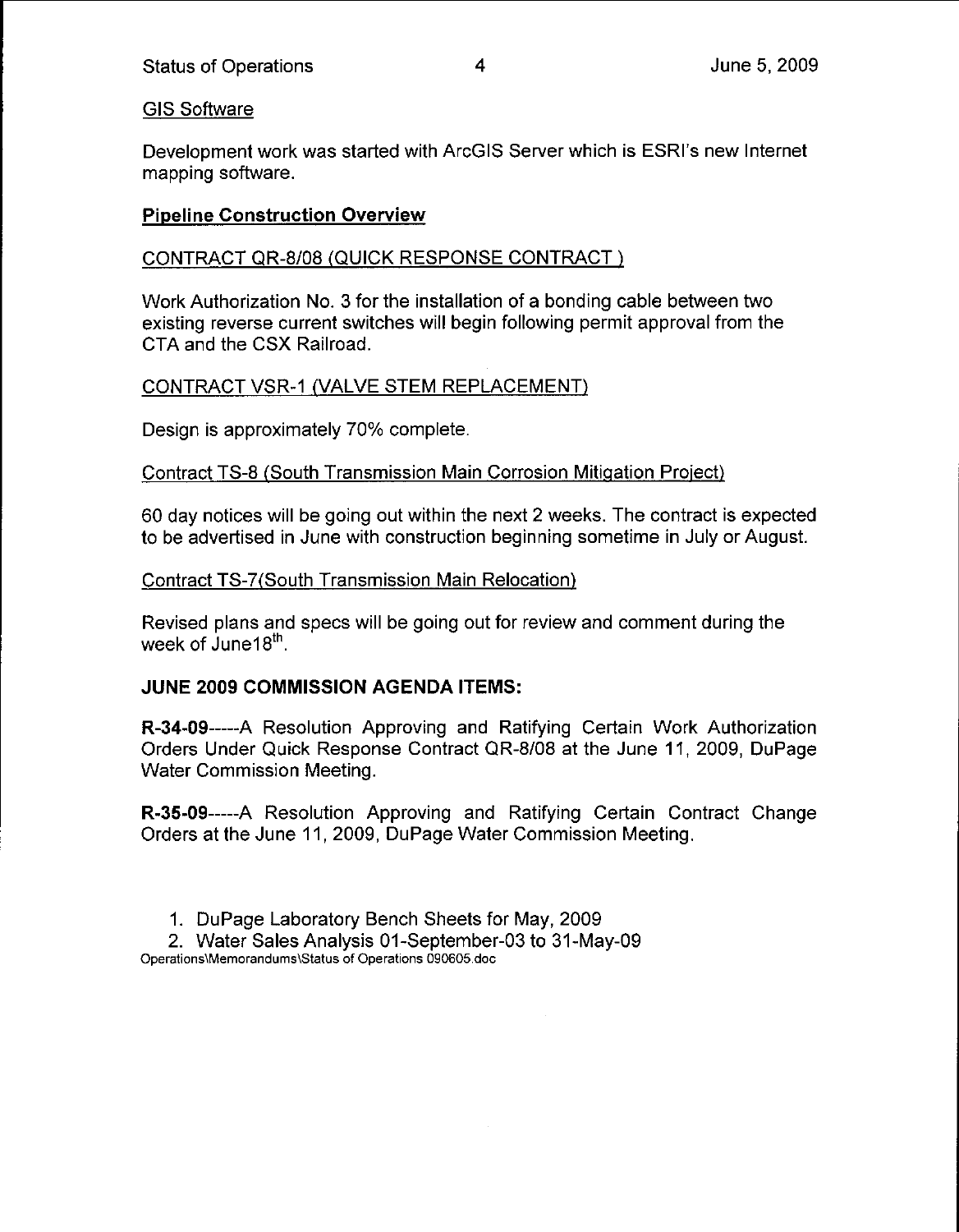EPA0509

#### DUPAGE WATER COMMISSION LABORATORY BENCH SHEET MONTHLY REPORT FOR MAY 2009

#### **LEXINGTON SUPPLY**

#### **DUPAGE DISCHARGE**

| DAY        |                         | FREE CL <sub>2</sub> TURBIDITY | PO <sub>4</sub> |      | FREE CL <sub>2</sub> TURBIDITY | TEMP            | рH               | Fluoride | PO <sub>4</sub> | P.A.C.         | ANALYST                 |
|------------|-------------------------|--------------------------------|-----------------|------|--------------------------------|-----------------|------------------|----------|-----------------|----------------|-------------------------|
|            | mg/l                    | <b>NTU</b>                     | mg/l            | mg/l | <b>NTU</b>                     | °F              |                  |          | mg/l            | LBS/MG         | INT                     |
|            | 0.68                    | 0.10                           | 0.50            | 0.70 | 0.09                           | $\overline{51}$ | 7.5              | 1.0      | 0.50            | ΟI             | <b>MR</b>               |
|            | 2<br>0.65               | 0.10                           | 0.48            | 0.72 | 0.09                           | 51              | 7.5              | 1.0      | 0.46            | 0              | JV.                     |
|            | 3<br>0.71               | 0.10                           | 0.50            | 0.72 | 0.09                           | 51              | 7.5              | 1.0      | 0.48            | 0              | <b>GA</b>               |
|            | 4<br>0.72               | 0.11                           | 0.52            | 0.72 | 0.09                           | 51              | 7.6              | 1.0      | 0.50            | 0              | <b>JV</b>               |
|            | 5<br>0.71               | 0.11                           | 0.51            | 0.71 | 0.09                           | 51              | 7.4              | 1.1      | 0.47            | ٥              | <b>JV</b>               |
|            | 6<br>0.70               | 0.11                           | 0.50            | 0.72 | 0.09                           | 51              | 7.5              | 1.1      | 0.47            | 0              | $\overline{\mathsf{v}}$ |
|            | 7<br>0.72               | 0.12                           | 0.48            | 0.69 | 0.09                           | 51              | 7.4              | 1.0      | 0.45            | 0              | JV.                     |
|            | 8<br>0.68               | 0.12                           | 0.47            | 0.70 | 0.08                           | 51              | $\overline{7.4}$ | 1.1      | 0.48            | 0              | <b>MR</b>               |
|            | 9<br>0.69               | 0.10                           | 0.46            | 0.71 | 0.10                           | 51              | 7.4              | 1.1      | 0.48            | 0              | MR                      |
|            | 10<br>0.72              | 0.10                           | 0.47            | 0.72 | 0.10                           | 51              | 7.4              | 1.1      | 0.47            | 0              | <b>MR</b>               |
|            | 11<br>0.71              | 0.09                           | 0.47            | 0.73 | 0.09                           | 51              | 7.4              | 1.1      | 0.46            | 0              | MR                      |
|            | 12<br>0.68              | 0.12                           | 0.51            | 0.72 | 0.10                           | 51              | 7.4              | 1.1      | 0.46            | $\Omega$       | <b>JV</b>               |
|            | 13<br>0.69              | 0.12                           | 0.50            | 0.68 | 0.08                           | 51              | 7.4              | 1.1      | 0.51            | 0              | $\overline{\mathsf{v}}$ |
|            | 14<br>0.67              | 0.09                           | 0.50            | 0.73 | 0.10                           | $\overline{52}$ | 7.4              | 1.0      | 0.51            | 0              | JV                      |
|            | $\overline{15}$<br>0.68 | 0.10                           | 0.51            | 0.71 | 0.08                           | 52              | 7.4              | 1.1      | 0.50            | $\overline{0}$ | $\overline{RC}$         |
|            | 16<br>0.69              | 0.10                           | 0.50            | 0.69 | 0.09                           | 52              | 7.4              | 1.1      | 0.50            | $\Omega$       | <b>MR</b>               |
|            | 17<br>0.69              | 0.10                           | 0.49            | 0.69 | 0.10                           | 54              | 7.4              | 1.1      | 0.52            | O              | <b>MR</b>               |
|            | 18<br>0.71              | 0.11                           | 0.48            | 0.71 | 0.10                           | 54              | 7.5              | 1.1      | 0.48            | Οİ             | MR                      |
|            | 19<br>0.69              | 0.12                           | 0.49            | 0.69 | 0.10                           | $\overline{53}$ | 7.4              | 1.1      | 0.49            | 0              | <b>MR</b>               |
|            | $\overline{20}$<br>0.69 | 0.11                           | 0.51            | 0.68 | 0.10                           | $\overline{53}$ | 7.4              | 1.0      | 0.44            | 0              | JV                      |
|            | 21<br>0.68              | 0.11                           | 0.47            | 0.70 | 0.10                           | 52              | 7.6              | 1.0      | 0.51            | $\overline{0}$ | $\overline{\mathsf{w}}$ |
|            | 22<br>0.70              | 0.09                           | 0.49            | 0.72 | 0.09                           | 53              | 74               | 0.9      | 0.50            | 0              | <b>JV</b>               |
|            | $\overline{23}$<br>0.66 | 0.09                           | 0.49            | 0.70 | 0.08                           | 54              | 7.4              | 0.9      | 0.52            | 0              | <b>JV</b>               |
|            | 24<br>0.67              | 0.11                           | 0.49            | 0.68 | 0.08                           | 54              | 7.4              | 1.1      | 0.51            | ٥l             | <b>MR</b>               |
|            | 25<br>0.71              | 0.12                           | 0.50            | 0.68 | 0.08                           | 55              | 7.5              | 1.1      | 0.51            | 0              | <b>MR</b>               |
|            | $\overline{26}$<br>0.68 | 0.12                           | 0.48            | 0.69 | 0.08                           | 55              | 7.4              | 1.1      | 0.48            | 0              | <b>MR</b>               |
|            | $\overline{27}$<br>0.72 | 0.12                           | 0.51            | 0.70 | 0.09                           | 55              | 7.4              | 0.9      | 0.49            | 0              | <b>MR</b>               |
|            | 28<br>0.71              | 0.12                           | 0.48            | 0.69 | 0.09                           | $\overline{55}$ | 7.4              | 0.9      | 0.49            | Ō              | <b>JV</b>               |
|            | 29<br>0.66              | 0.12                           | 0.49            | 0.70 | 0.08                           | 55              | 74               | 0.9      | 0.47            | $\Omega$       | $\overline{\mathsf{w}}$ |
|            | 30<br>0.69              | 0.11                           | 0.50            | 0.71 | 0.09                           | 56              | 74               | 0.9      | 0.48            | $\overline{0}$ | KD                      |
|            | 31<br>0.68              | 0.10                           | 0.48            | 0.70 | 0.08                           | 56              | 7.4              | 1.0      | 0.47            | $\overline{0}$ | $\overline{KD}$         |
| <b>AVG</b> | 0.69                    | 0.11                           | 0.49            | 0.70 | 0.09                           | $\overline{53}$ | 7.4              | 1.0      | 0.49            | 0              |                         |
| <b>MAX</b> | 0.72                    | 0.12                           | 0.52            | 0.73 | 0.10                           | 56              | 7.6              | 1.1      | 0.52            | 0              |                         |
| <b>MIN</b> | 0.65                    | 0.09                           | 0.46            | 0.68 | 0.08                           | 51              | 7.4              | 0.9      | 0.44            | 0              |                         |

la sla

Terrance McGhee Manager of Water Operations

Robert L Martin

General Manager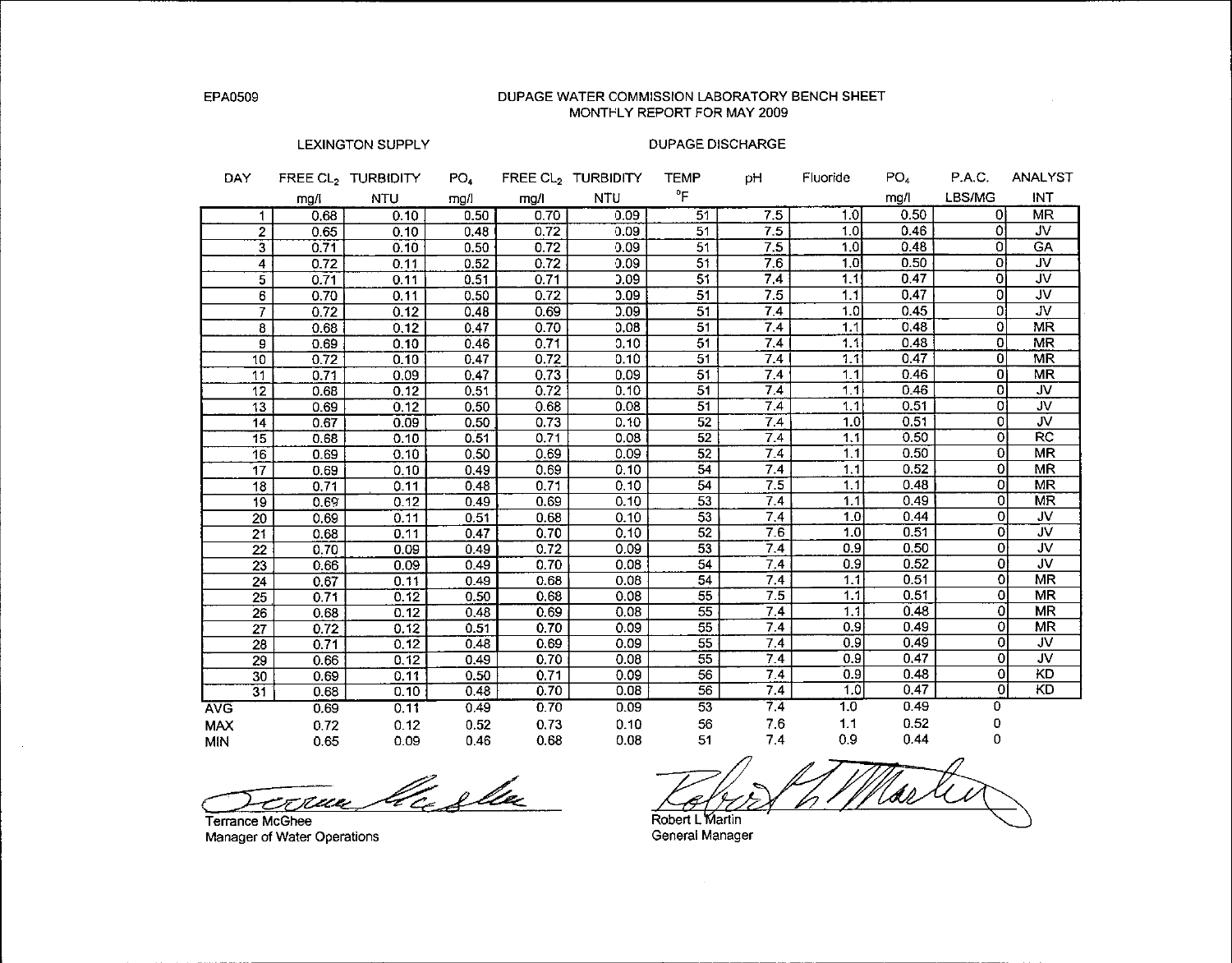| DU PAGE WATER COMMISSION<br>WATER SALES ANALYSIS | 01-Mav-92       | тο | 31-May-09  |
|--------------------------------------------------|-----------------|----|------------|
|                                                  | PER DAY AVERAGE |    | 81.739.346 |

|               | SALES TO           | PURCHASES FROM GALLONS |               | <b>BILLINGS</b>  | <b>BILLINGS</b>                                 | <b>DOCUMENTED</b> | <b>DOCUMENTED</b><br><b>COMMISSION</b> | <b>TOTAL</b><br><b>ACCOUNTED</b> |            |
|---------------|--------------------|------------------------|---------------|------------------|-------------------------------------------------|-------------------|----------------------------------------|----------------------------------|------------|
|               | <b>CUSTOMERS</b>   | <b>CHICAGO</b>         | <b>BILLED</b> | TO               | <b>FROM</b>                                     | <b>COMMISSION</b> | <b>WATER USE</b>                       | <b>FOR</b>                       | <b>DWC</b> |
|               |                    | (GALLONS)              | $\%$          | <b>CUSTOMERS</b> | CHICAGO                                         | WATER USE (2)     | $\%$                                   | $\%$                             | RATE       |
| <b>MONTH</b>  | (GALLONS)          |                        |               |                  |                                                 |                   |                                        |                                  |            |
| May-06        | 2.610,813.000      | 2,692,357,782          | 96.97%        | \$3,237,408.12   | \$3,580,835.85                                  | 5,227,307         | 0.19%                                  | 97.17%                           | \$1.24     |
| Jun-06        | 2,992,447,000      | 3,070,487,707          | 97.46%        | \$3,710,960.98   | \$4,083,748.65                                  | 4.407.260         | 0.14%                                  | 97.60%                           | \$1.24     |
| <b>Jul-06</b> | 3,271,454,000      | 3,360,915,489          | 97.34%        | \$4,056,602.96   | \$4,470,017.60                                  | 4,330,000         | 0.13%                                  | 97.47%                           | \$1.24     |
| Aug-06        | 3,182,143,000      | 3,278,914,023          | 97.05%        | \$3,945,857.32   | \$4,360,955.65                                  | 4,157,170         | 0.13%                                  | 97.18%                           | \$1.24     |
| Sep-06        | 2.472,175,000      | 2,539,240,000          | 97.36%        | \$3,065,988.70   | \$3,377,189.20                                  | 4 242,692         | 0.17%                                  | 97.53%                           | \$1.24     |
| Oct-06        | 2,290,903,000      | 2,358,823,308          | 97.12%        | \$2,840,719.72   | \$3,137,235.00                                  | 4,540,716         | 0.19%                                  | 97 31%                           | \$1.24     |
| Nov-06        | 2,180,207,000      | 2,227,311,241          | 97.89%        | \$2,703,456.68   | \$2,962,323.95                                  | 28,850,568        | 1.30%                                  | 99 18%                           | S1.24      |
| Dec-06        | 2,226,395,000      | 2,288,619,699          | 97.28%        | \$2,760,729.80   | \$3,043,864.20                                  | 3,979,814         | 0.17%                                  | 97.46%                           | \$1.24     |
| Jan-07        | 2,220,804,000      | 2,280,218,308          | 97.39%        | \$2,753,796.96   | \$3,032,690.35                                  | 3,980,439         | 0.17%                                  | 97.57%                           | \$1.24     |
| Feb-07        | 2,140,510.000      | 2,201,007,331          | 97.25%        | \$2,654,454.82   | \$2,927,339.75                                  | 3,710,444         | 0.17%                                  | 97.42%                           | \$1.24     |
| Mar-07        | 2,210,108,000      | 2,255,212,245          | 98.18%        | \$2,741,312.06   | \$4,435,021.60                                  | 3,891,151         | 0.17%                                  | 98.35%                           | \$1.24     |
| Apr-07        | 2.181,740,000      | 2,251,116,429          | 96.92%        | \$2,705,357.60   | \$2,993,984.85                                  | 4.352,433         | 0.19%                                  | 97.11%                           | \$1.24     |
| May-07        | 2,863,644,000      | 2,951,900,000          | 97.01%        | \$2,978,988.48   | \$3,926,001.00                                  | 4,012,875         | 0.14%                                  | 97.15%                           | \$1.04     |
| Jun-07        | 3.292.831.000      | 3,396,024,774          | 96.96%        | \$3,424,545.52   | \$4,516,712.95                                  | 4,468,064         | 0.13%                                  | 97.09%                           | \$1.04     |
| Jul-07        | 3,314,840,000      | 3,412,423,571          | 97.14%        | \$3,447,433.60   | \$4,538,523.35                                  | 4,456,650         | 0.13%                                  | 97.27%                           | \$1.04     |
| Aug-07        | 2,883,008,000      | 2,966,379,286          | 97.19%        | \$2,998,328.32   | \$3,945,284.45                                  | 4,172,900         | 0.14%                                  | 97.33%                           | \$1.04     |
| Sep-07        | 2,951,692,000      | 3,051,590,188          | 96.73%        | \$3,070,294.72   | \$4,058,614.95                                  | 3,977,217         | 0.13%                                  | 96.86%                           | \$1.04     |
| Oct-07        | 2 512,609.400      | 2,578,045,000          | 97.46%        | \$2,614,883.38   | \$3,428,799.85                                  | 9,585,389         | 0.37%                                  | 97.83%                           | \$1.04     |
| <b>Nov-07</b> | 2.143,753,000      | 2,205,810,263          | 97.19%        | \$2,230,952.72   | \$2,933,727.65                                  | 10.390,297        | 0.47%                                  | 97.66%                           | \$1.04     |
| Dec-07        | 2,228,281,000      | 2,292,016,165          | 97.22%        | \$2,317,412.24   | \$3,048,381.50                                  | 2,174,944         | 0.09%                                  | 97.31%                           | \$1.04     |
| $Jan-08$      | 2.262,968.000      | 2,324,208,591          | 97.37%        | \$2,353,486.72   | \$3,554,877.04                                  | 2,134,597         | 0.09%                                  | 97.46%                           | \$1.04     |
| Feb-08        | 2,145,137,000      | 2,197,527,140          | 97.62%        | \$2,232,195.60   | \$3,361,117.76                                  | 2,074,217         | 0.09%                                  | 97.71%                           | \$1.04     |
| Mar-08        | 2,239,073,000      | 2,295,015,835          | 97.56%        | \$2,328,635.92   | \$3,510,226.72                                  | 2,041,001         | 0.09%                                  | 97.65%                           | \$1.04     |
| Apr-08        | 2,177,771.000      | 2,244,319,320          | 97.03%        | \$2,266,101.68   | \$3,432,686.40                                  | 8,144,629         | 0.36%                                  | 97.40%                           | \$1.04     |
| May-08        | 2474,831.000       | 2,566,584,008          | 96.43%        | \$2,573,824.24   | \$3,925,590.24                                  | 4,884,294         | 0.19%                                  | 96.62%                           | \$1.04     |
| $Jun-08$      | 2 604,318 000      | 2,677,371,376          | 97.27%        | \$2,709,084.64   | \$4,095,039.52                                  | 1,964,000         | 0.07%                                  | 97.34%                           | \$1.04     |
| $Ju$ -08      | 3 152 495 000      | 3,254,898,777          | 96.85%        | \$3,278,594.80   | \$4,978,367.68                                  | 2,131,900         | 0.07%                                  | 96.92%                           | \$1.04     |
| Aug-08        | 3 184,859 000      | 3,279,095.181          | 97.85%        | \$3,312,253.36   | \$5,015,376.08                                  | 2,353,100         | 0.07%                                  | 97.92%                           | \$1.04     |
| Sep-08        | 2.552,623.000      | 2,619,576,751          | 97.44%        | \$2,655,066.48   | \$4,006,642.64                                  | 2,109,972         | 0.08%                                  | 97.52%                           | \$1.04     |
| $Oct-08$      | 2.302,750.000      | 2,362,503,982          | 97.47%        | \$2,855,410.00   | \$3,613,449.84                                  | 7,923,498         | 0.34%                                  | 97.81%                           | \$1.24     |
| Nov-08        | 2,096,015,000      | 2,165,230,363          | 96.80%        | \$2,599,238.12   | \$3,311,719.84                                  | 2,220,353         | 0.10%                                  | 96.91%                           | \$1.24     |
| Dec-08        | 2.256,850,000      | 2,320,311,736          | 97.26%        | \$2,798,494.00   | \$3,548,916.80                                  | 2,283,006         | 0.10%                                  | 97.36%                           | \$1.24     |
| Jan-09        | 2,293,548,000      | 2,349,026,333          | 97.64%        | \$2,843,999.52   | \$4,131,937.32                                  | 2,163,839         | 0.09%                                  | 97.73%                           | \$1.24     |
| Feb-09        | 2,048,827,000      | 2,102,586,263          | 97.44%        | \$2,540,545.48   | \$3,696,346.65                                  | 1,967,373         | 0.09%                                  | 97.54%                           | \$1.24     |
| Mar-09        | 2 141,079,000      | 2,198,279,067          | 97.40%        | \$2,655,454.08   | \$3,864,574.60                                  | 5,652,898         | 0.26%                                  | 97.66%                           | \$1.24     |
| Apr-09        | 2,090,046,000      | 2,146,681,399          | 97.36%        | \$2,591,657.04   | \$3,773,865.90                                  | 2.265,801         | 0.11%                                  | 97.47%                           | \$1.24     |
| May-09        | 2 446,586 000      | 2,522,765,415          | 96.98%        | \$3,620,947.28   | \$3,773,865.90                                  | 2,189,800         | 0.09%                                  | 97.07%                           | \$1.48     |
| TOTALS (1)    | 509 971 780 400    | 524,949,912,365        | 97.15%        | \$663,832,510.15 | \$611 321,224.18                                | 537,227,425       | 0.10%                                  | 97.25%                           |            |
|               | =============== == |                        |               |                  | \$\$\$##XXXXXXXXXX \$\$\$\$\$\$\$\$\$\$\$\$\$\$ |                   | xxxxxxxxxxxxx xxxxxxxxxx               |                                  |            |

(1) - SINCE MAY 1, 1992

(2) - REPRESENTS DU PAGE PUMP STATION, METER TESTING AND CONSTRUCTION PROJECT USAGE

Operations\Spreadsheets\H2OSALES.xls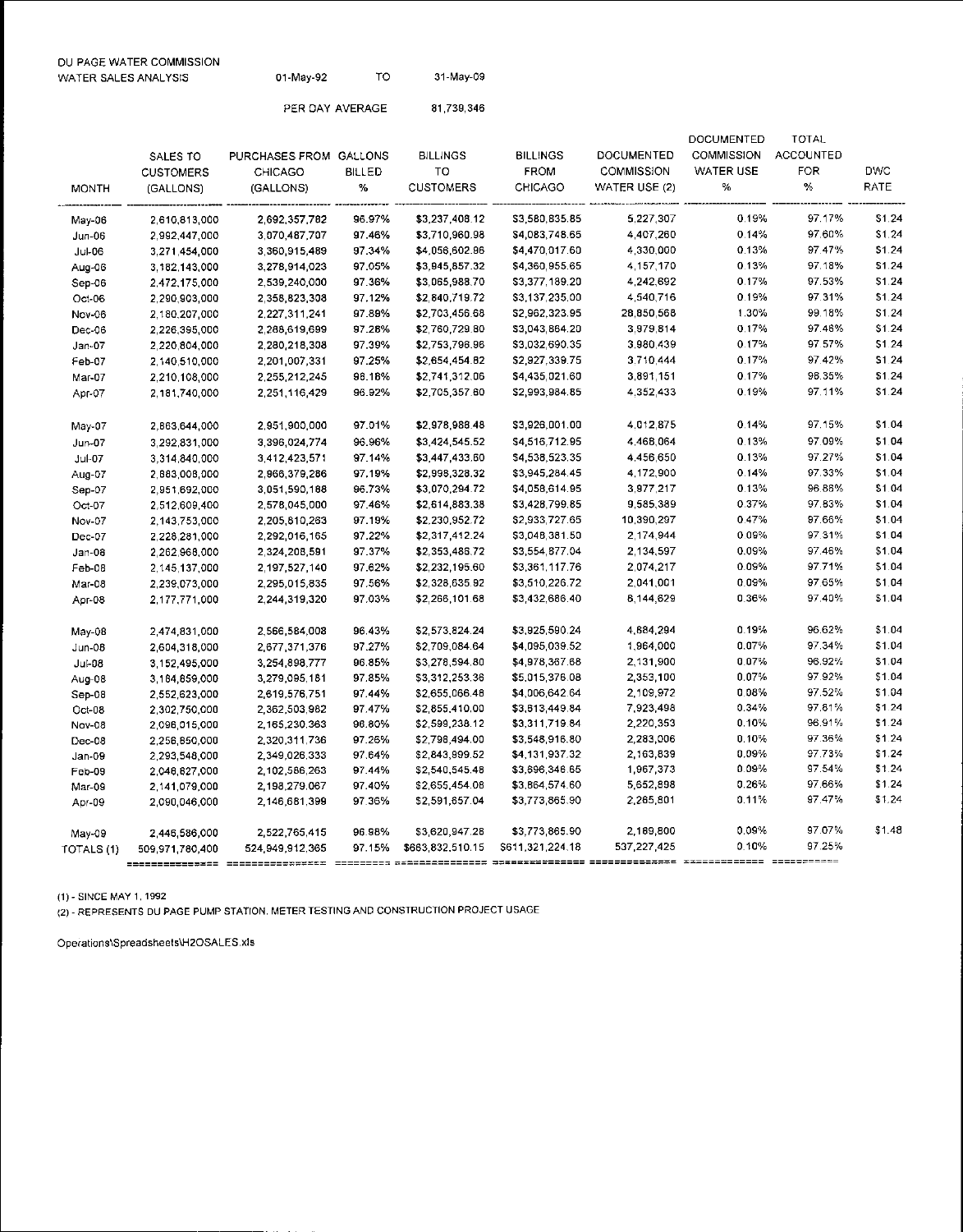#### DU PAGE WATER COMMISSION

 $\sim 10$ 

#### EXCAVATE AND EXPOSE AN EXISTING PIPE STUB AND FEEDER MAIN (QR8-010A) ACCT. #60-6631 AUTHORIZED BY R-20-09 MARTAM CONSTRUCTION, INC. 1200 GASKET DRIVE **ELGIN, IL 60120**

|                                 | <b>MON</b><br>03/30/09 | <b>TUE</b><br>03/31/09 | <b>WED</b><br>04/01/09 | <b>HOURS</b><br><b>UNITS</b> | <b>RATE</b> | <b>EXTENTION</b> | <b>FEE</b> | <b>AMOUNT</b> |
|---------------------------------|------------------------|------------------------|------------------------|------------------------------|-------------|------------------|------------|---------------|
|                                 |                        |                        |                        |                              |             |                  |            |               |
| LABOR                           |                        |                        |                        |                              |             |                  |            |               |
| LABOR FOREMAN - (J. ARNOLD)     |                        | 8.00                   |                        | 8.00                         | 51.52       | 412.16           |            |               |
| OPERATOR - (J. DOLCIMASCOLO)    |                        | 8.00                   |                        | 8.00                         | 63.63       | 509.04           |            |               |
| OPERATOR - OT (J. DOLCIMASCOLO) |                        | 0.50                   |                        | 0.50                         | 86.13       | 43.07            |            |               |
| LABOR TOP - (G. ALMANZA)        |                        | 8.00                   |                        | 8.00                         | 50.52       | 404.16           |            |               |
| LABOR TOP - (Y. YOUKHANNA)      |                        | 8.00                   |                        | 8.00                         | 50.26       | 402.08           |            |               |
| TEAMSTER - (M. DOMIGUEZ)        | 3.50                   |                        | 2.50                   | 6.00                         | 43.68       | 262.08           |            |               |
| TEAMSTER - (R. MIEDEMA)         | 2.00                   |                        | 2.50                   | 4.50                         | 44.03       | 198.14           |            |               |
|                                 |                        |                        |                        |                              |             |                  |            |               |
|                                 |                        |                        |                        |                              |             | 2.230.73         | 35.00%     | 3,011.48      |
| <b>MATERIAL</b>                 |                        |                        |                        |                              |             |                  |            |               |
|                                 |                        |                        |                        |                              |             | 0.00             |            |               |
|                                 |                        |                        |                        |                              |             | 0.00             |            |               |
|                                 |                        |                        |                        |                              |             | 0.00             |            |               |
|                                 |                        |                        |                        |                              |             | 0.00             |            |               |
|                                 |                        |                        |                        |                              |             | 0.00             |            |               |
| <b>EQUIPMENT</b>                |                        |                        |                        |                              |             | 0.00             | 20.00%     | 0.00          |
| <b>SIX WHEELER (W/TRAILER)</b>  |                        |                        | 6.00                   | 6.00                         | 76.60       | 459.60           |            |               |
| <b>TRAILER</b>                  |                        |                        | 6.00                   | 6.00                         | 10.65       | 63.90            |            |               |
| SEMI TRUCK (W/TRAILER)          |                        |                        | 4.50                   | 4.50                         | 75.95       | 341.78           |            |               |
| <b>LOWBOY TRAILER</b>           |                        |                        | 4.50                   | 4.50                         | 18.12       | 81.54            |            |               |
| 2007 GMC SIERRA 1/2 TON         |                        |                        | 8.00                   | 8.00                         | 25.51       | 204.08           |            |               |
| KOMATSU PC160                   |                        |                        | 8.50                   | 8.50                         | 75.65       | 643.03           |            |               |
| 2" PUMP WITH HOSES              |                        |                        | 1.00                   | 1.00                         | 150.00      | 150.00           |            |               |
| <b>TRENCH BOX</b>               |                        |                        | $1.00 -$               | 1.00                         | 250.00      | 250.00           |            |               |
|                                 |                        |                        |                        |                              |             | 2,193.93         | 20.00%     | 2,632.70      |

5,644.18

 $\overline{\phantom{0}}$ 

 $\mathcal{L}$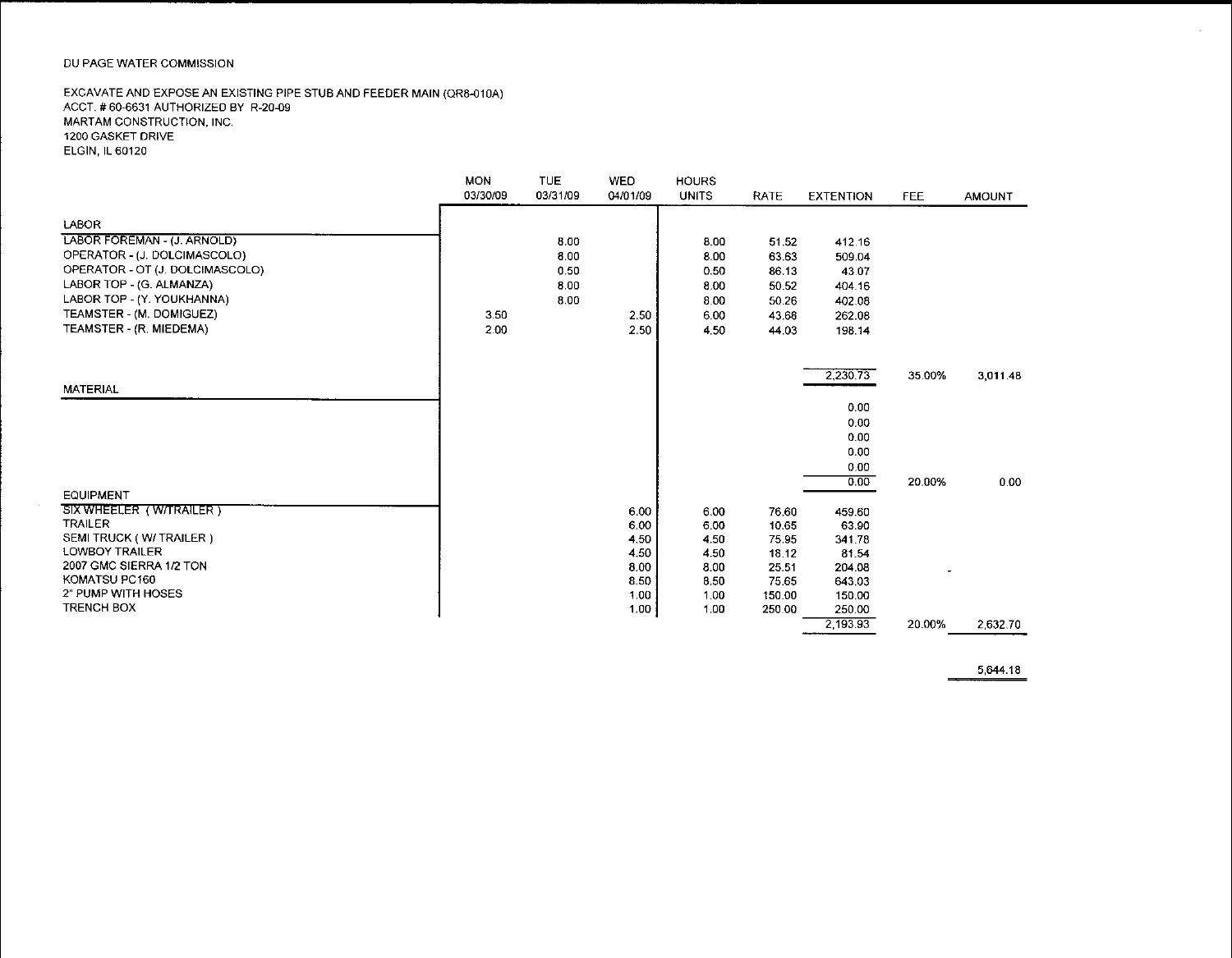#### DU PAGE WATER COMMISSION

#### REPLACEMENT OF 24" DIAMETER BUTTERFLY VALVE AT TANK SITE 1 @ CENTRAL & MONANO, IN ROSELLE (QR8-013) ACCT. #60-6631 AUTHORIZED BY R-25-09 **ROSSI CONTRACTORS** 201 WEST LAKE STREET NORTHLAKE, IL 60164

|                                                             | TUE      | <b>WED</b> | <b>THU</b> | <b>WED</b> | <b>HOURS</b> |        |                  |            |               |
|-------------------------------------------------------------|----------|------------|------------|------------|--------------|--------|------------------|------------|---------------|
|                                                             | 04/28/09 | 04/29/09   | 04/30/09   | 05/13/09   | <b>UNITS</b> | RATE   | <b>EXTENTION</b> | <b>FEE</b> | <b>AMOUNT</b> |
| <b>LABOR</b>                                                |          |            |            |            |              |        |                  |            |               |
| LABOR FOREMAN - (M. BIRARÖI)                                | 8.00     | 8.00       | 8.00       | 6.00       | 30.00        | 50.27  | 1 503.10         |            |               |
| LABOR FOREMAN - OT (M. BIRARDI)                             | 1.00     |            | 0.50       |            | 1.50         | 67.65  | 101.48           |            |               |
| TRUCK DRIVER - (J. O'SHEA)                                  |          | 4.00       |            |            | 4.00         | 43.60  | 174.40           |            |               |
|                                                             |          |            |            |            |              |        | 1,783.98         | 40.00%     | 2.497.57      |
| <b>MATERIAL</b>                                             |          |            |            |            |              |        |                  |            |               |
| ADVANCED WELDING AND EQUIPMENT INC. - INVOICE # G902604     |          |            |            | 9,584.64   |              |        | 9.584.64         |            |               |
| WILSON INV. #6435712001                                     |          |            |            | 189.45     |              |        | 189.45           |            |               |
| ALL-WAYS FASTENERS, INC. INV. #63218                        |          |            |            | 2,020.60   |              |        | 2,020.60         |            |               |
| ALL-WAYS FASTENERS, INC. INV. #63223                        |          |            |            | 14.05      |              |        | 14.05            |            |               |
| ALL-WAYS FASTENERS, INC. INV. #63242                        |          |            |            | 96.16      |              |        | 96.16            |            |               |
| MID-AMERICAN WATER OF WAUCONDA INV. #111041W                |          |            |            | 1,979.04   |              |        | 1.979.04         |            |               |
| R & R MATERIALS INV. #44074<br>McMASTER-CARR INV. #28481268 |          |            |            | 102.70     |              |        | 102.70           |            |               |
|                                                             |          |            |            | 98.77      |              |        | 98.77<br>0.00    |            |               |
|                                                             |          |            |            |            |              |        |                  |            |               |
|                                                             |          |            |            |            |              |        | 14,085.41        | 10.00%     | 15,493.95     |
| <b>EQUIPMENT</b>                                            |          |            |            |            |              |        |                  |            |               |
| <b>F-250 PICKUP TRUCK</b>                                   |          |            |            | 31.50      | 31.50        | 27.95  | 880.43           |            |               |
| F-550 DUMP TRUCK                                            |          |            |            | 4.00       | 4.00         | 40.60  | 162.40           |            |               |
| <b>GENERATOR</b>                                            |          |            |            | 31 50      | 31.50        | 2.01   | 63.32            |            |               |
| 2" ELECTRIC PUMP                                            |          |            |            | 31.50      | 31.50        | 2.63   | 82.85            |            |               |
| 2" ELECTRIC PUMP HOSE                                       |          |            |            | 31.50      | 31.50        | 0.09   | 2.84             |            |               |
| <b>HAND - HELD GRINDER</b>                                  |          |            |            | 31.50      | 31.50        | 0.77   | 24.26            |            |               |
| <b>ACETYLENE TORCH</b>                                      |          |            |            | 25.50      | 25.50        | 0.41   | 10.46            |            |               |
| <b>HAAMMER DRILL</b>                                        |          |            |            | 6.00       | 6.00         | 1.64   | 9.84             |            |               |
| GAS DETECTOR (SEE R&R # 44073)                              |          |            |            | 5.00       | 5.00         | 110.00 | 550.00           |            |               |
| BLOWER MOTOR (SEE R&R # 44073)                              |          |            |            | 5.00       | 5.00         | 30.00  | 150.00           |            |               |
| WINCH & TRIPOD (SEE R&R # 44073)                            |          |            |            | 5.00       | 5.00         | 80.00  | 400.00           |            |               |
| SAFETY HARNESS (SEE R&R # 44073)                            |          |            |            | 13.00      | 13.00        | 8.00   | 104.00           |            |               |
|                                                             |          |            |            |            |              |        | 2.440.40         | 10.00%     | 2.684.44      |

10.00%

20,675.96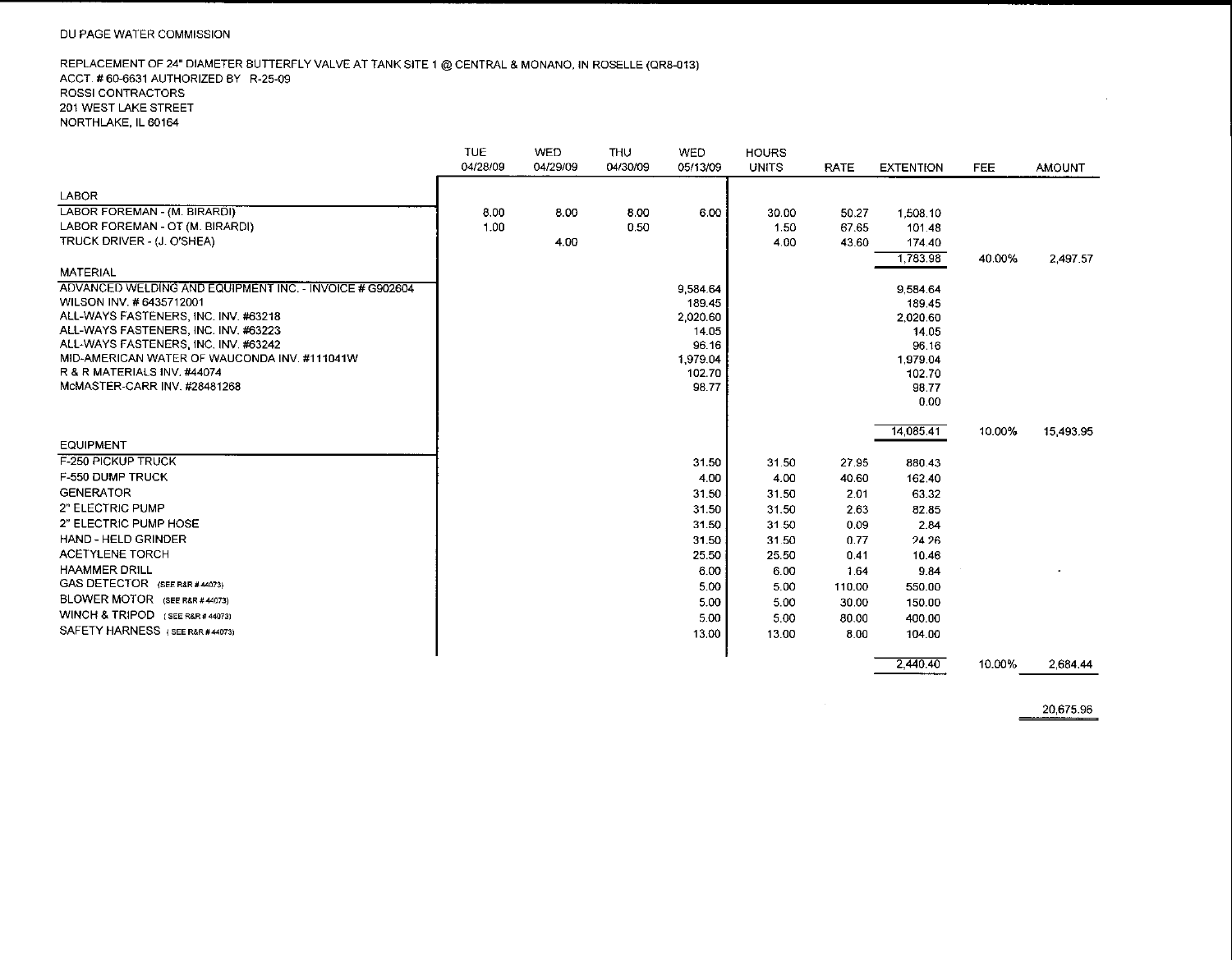# **Electric Generation Facility & Office/Garage Expansion**



# **DuPage Water Commission**

## 600 E. Butterfield Road

## Elmhurst IL 60126

**PSD 7/08** 

Monthly Progress Report #5

**May 2009** 

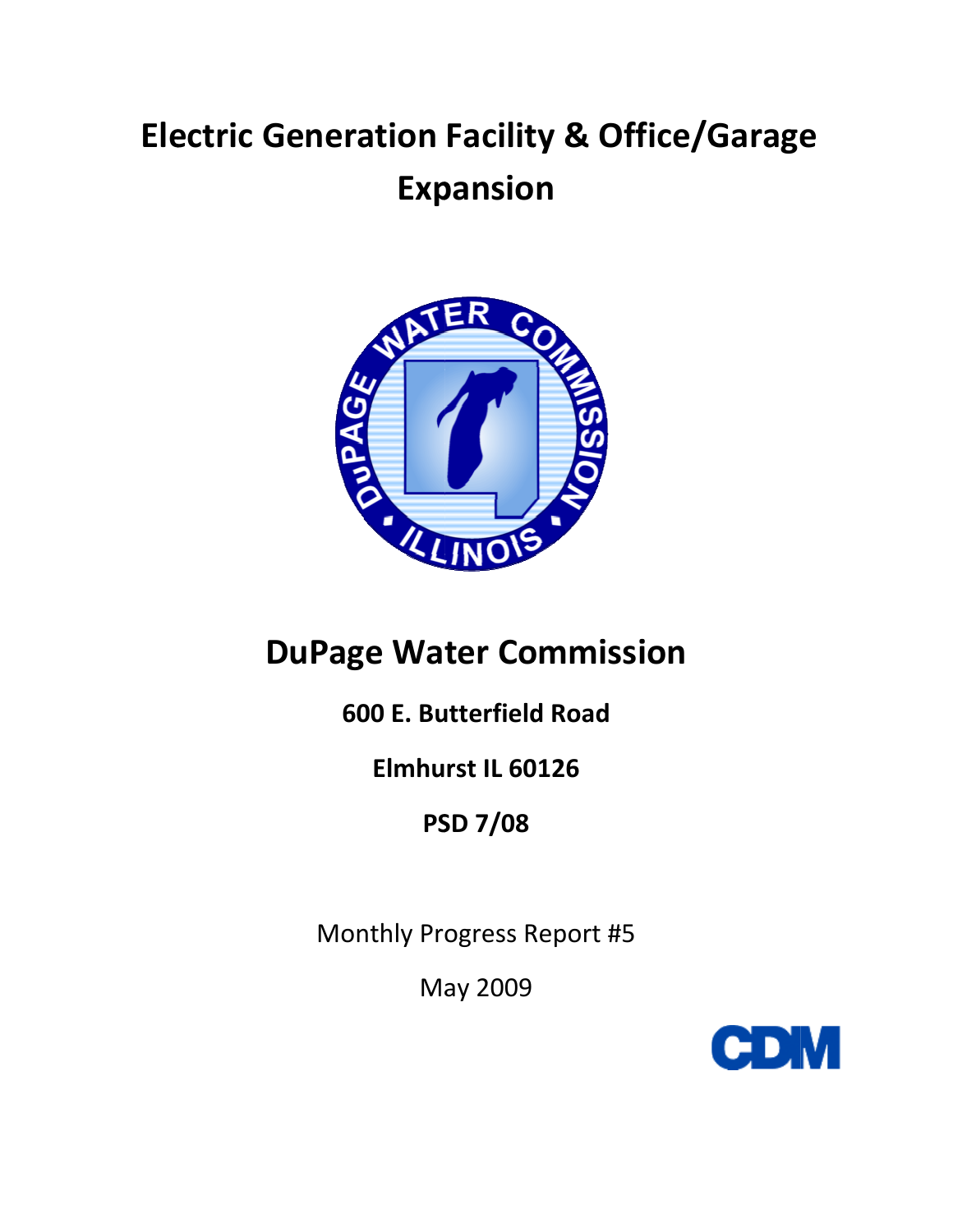

June 1, 2009

Mr. Chris Bostick Facilities Construction Supervisor/Safety Coordinator DuPage Water Commission 600 East Butterfield Rd. Elmhurst, IL 60126

*Subject:* DuPage Water Commission Electrical Generation Facility and Office/Garage Expansion Monthly Construction Progress Report No. 5

Dear Mr. Bostick:

We herewith submit our Progress Report No.5 for the construction of the Electrical Generation Facility and Office/Garage Expansion for the DuPage Pumping Station covering the one month period from May 1, 2009 through May 31, 2009.

#### *1. Overview and Status of the Work*

The Electrical Generation Facility and Office/Garage Expansion for the DuPage Pumping Station project consists of the renovation and expansion of the Existing Service Building in both the North and South directions. The North expansion is to create office space, the South expansion is to house four Standby 2500 kW Diesel Engine-Generators and the existing portion is to be the Electrical Room. Due to the conversion of the Existing Service Building a new Garage is to be built. Also, the existing Upper Parking Lot is to be relocated to the Northwest area of the site to allow for the installation of a covered parking structure. The project includes site piping, grading and pavement to accommodate the changes.

In the past month, Williams Brothers Construction, Inc. (WBCI) has installed forms, rebar and concrete for the Security Wall Foundation and began installing the forms and rebar for the wall. They finished backfilling and placing concrete for the Garage foundation walls. Also, they began installing structural glazed tile and brick masonry walls for the Generator Building. Additionally, they removed existing HVAC equipment from the roof of the Existing Service Building and finished installing the structural steel for the Generator and Office Buildings. WBCI began cutting and filling for the new parking lot, as well as, continued installing under-slab electrical conduit and plumbing for the Garage, Existing Service, Generator and Office Buildings.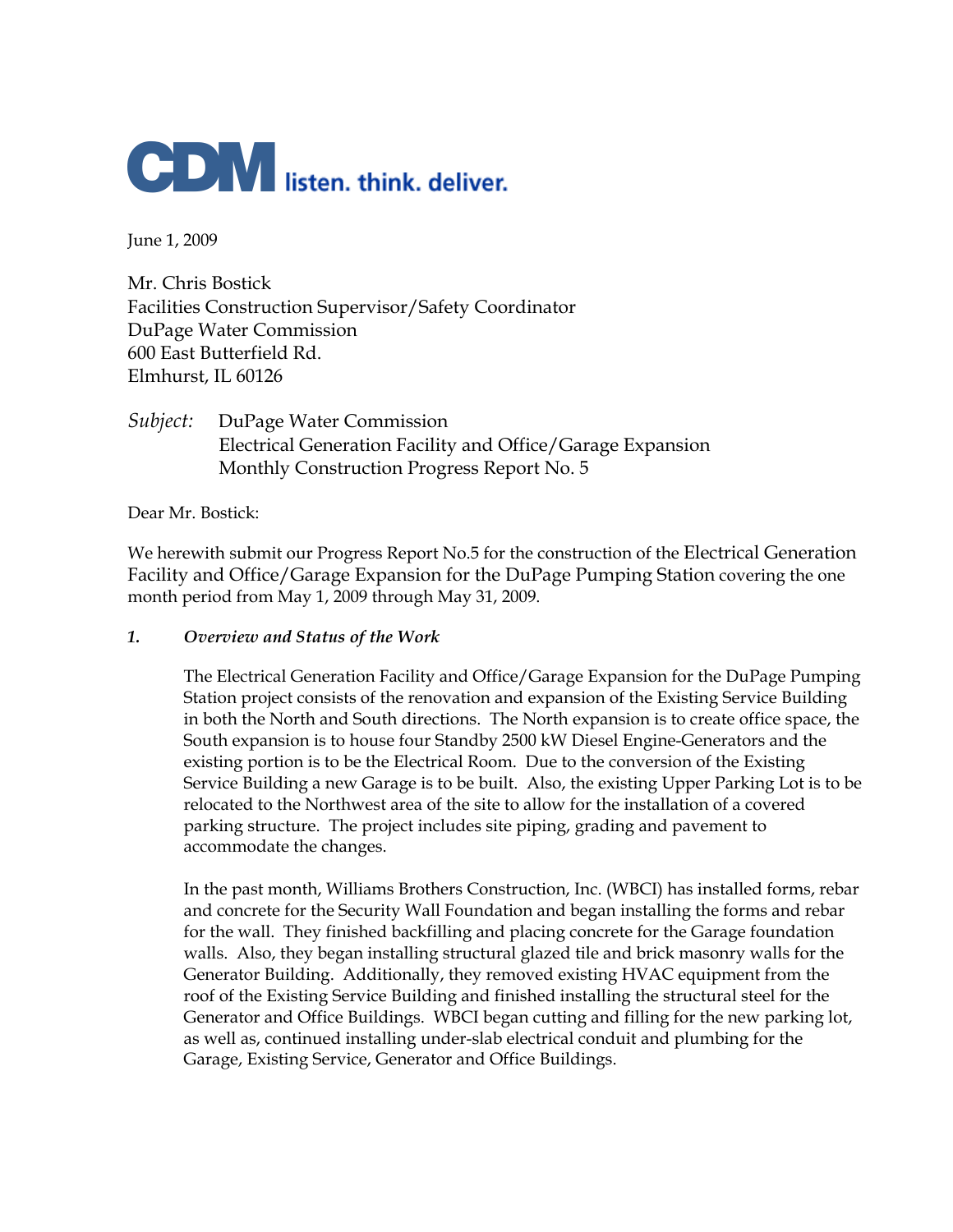#### *2. Scheduled Upcoming Work/June, 2009*

In the next month, Williams Brothers Construction, Inc. plans to finish placing concrete for the Security Wall. They also plan to continue installing structural glazed tile and brick masonry walls, as well as, the roof decking for the Generator and Office Buildings. Additionally, they plan to install the Architectural Precast Concrete Panels for the Generator and Office Buildings and continue installing under-slab electrical conduit and plumbing for the Garage, Existing Service, Generator and Office Buildings. WBCI also plans to finish cutting, filling and installing structural fill for the new Upper Parking Lot. Finally, WBCI plans to finish installing all storm sewer work and structural fill for the new Butterfield Rd. entrance.

#### *3. Project Schedule*

The May 2009 Construction Schedule update indicates the project's final completion date and the Engine-Generator deliveries will remain on schedule.

*Contract No. PSD-7/08* 

- Contract Execution Date November 25, 2008
- Contract Duration (final Completion) 730 calendar days
	- Time Expended 188 days
	- Percent Time Complete 25.75%
- Approved Time Extensions 0 days
- Final Completion Date November 24, 2010

#### *4. Construction Costs and Progress Payments*

Applications for Progress Payments have been submitted each month by Williams Brothers Construction, Inc. to commensurate with the work performed. The following is a summary of progress payments.

*Contract No. PSD-7/08* 

| • Original Contract Price          | \$16,970,000.00 |
|------------------------------------|-----------------|
| • Approved Change Orders           | \$114,306.00    |
| • Approved Change Order Percentage | $0.67\%$        |
| Revised Contract Price             | \$17,084,306.00 |
| • Total Completed To Date          | \$2,603,707.05  |
| • Percent Completed To Date        | 15.24 %         |
|                                    |                 |

#### *5. Pending Action Items and Issues*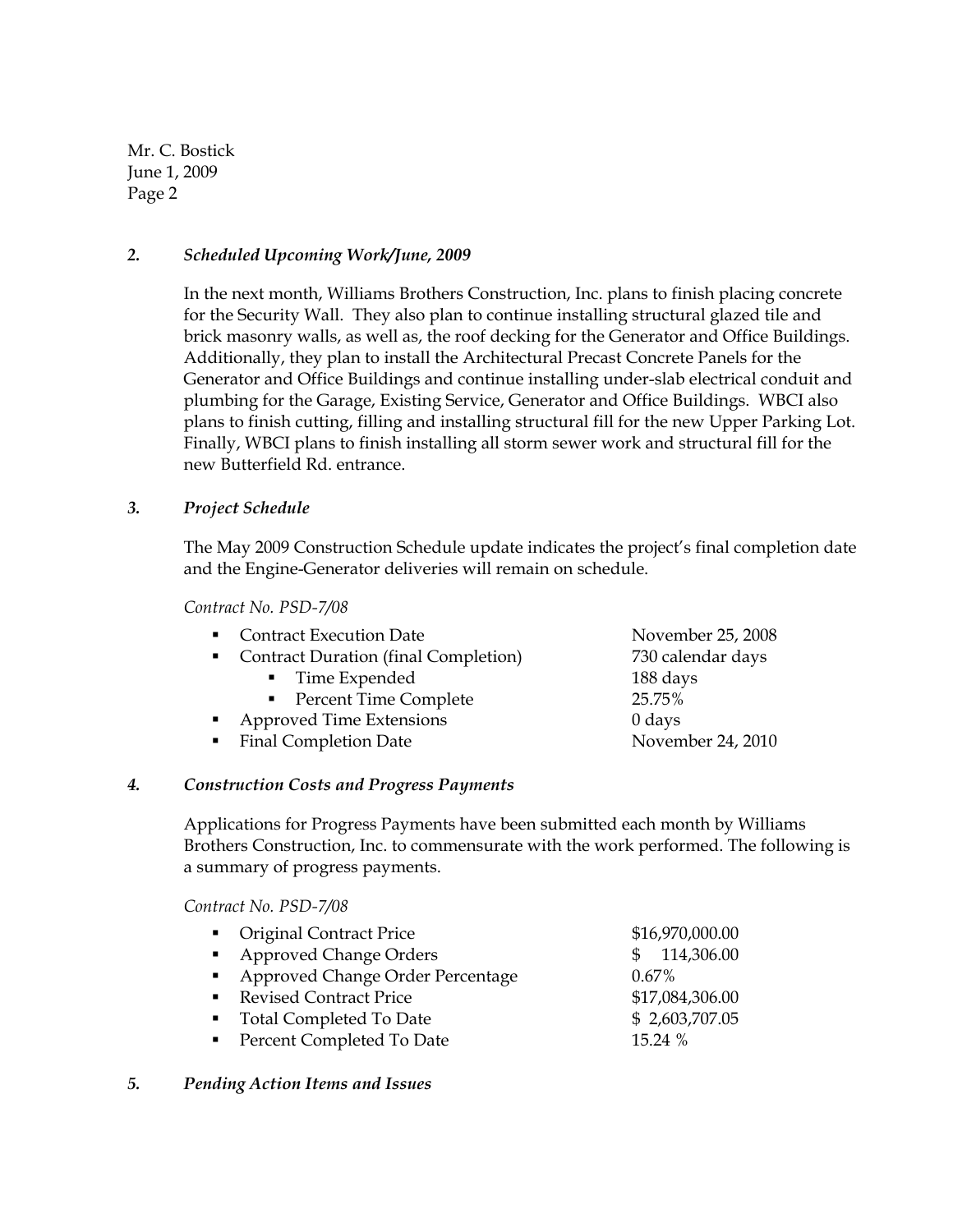> • There are few small Potential Change Orders pending for relatively minor changes requested by IDOT and the DuPage Water Commission.

Should you have any questions, please do not hesitate to call.

Very truly yours,

Robert J. Reid Resident Engineer Camp Dresser & McKee Inc.

cc: David D. Tucker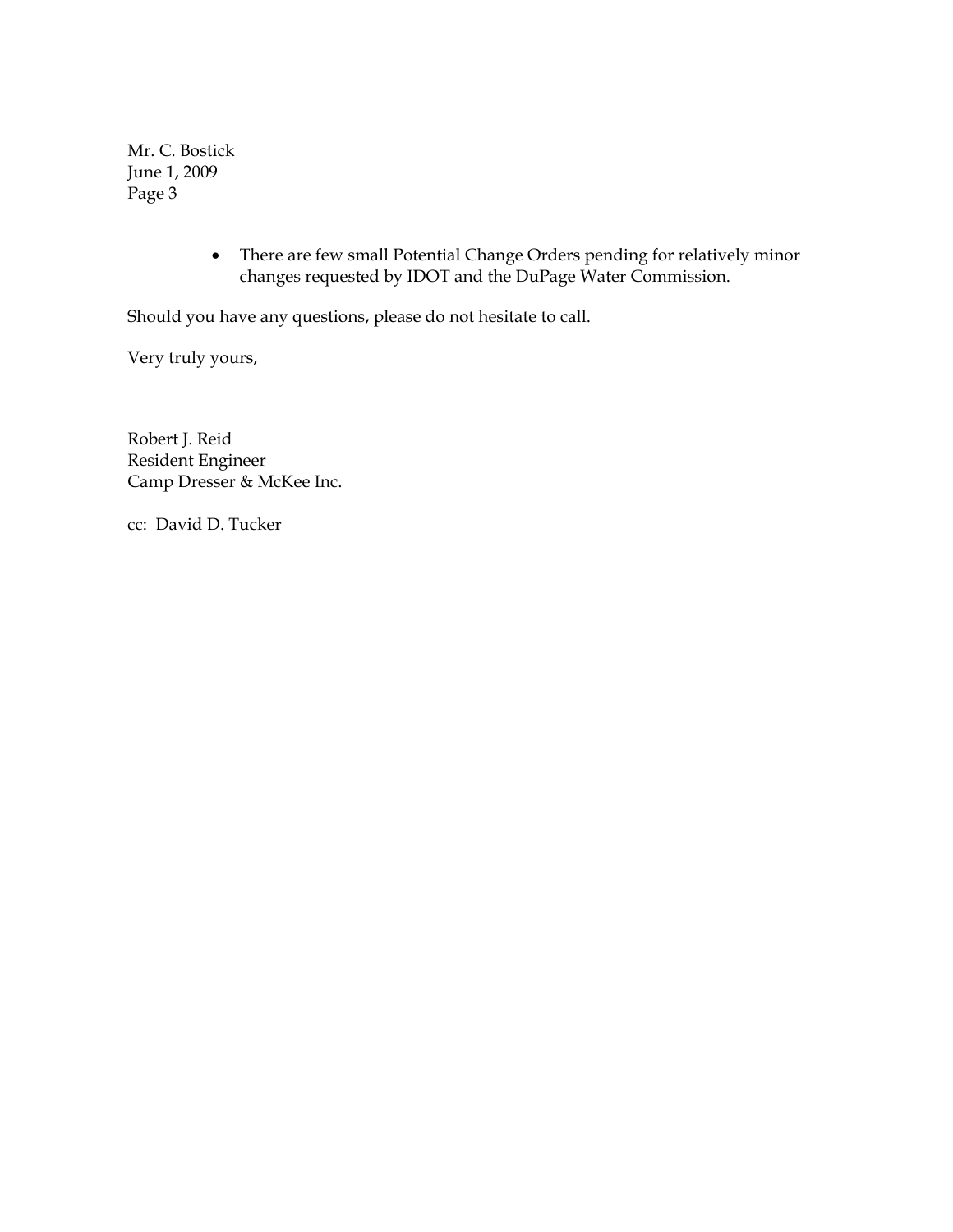

Generator Building Structural Glazed Tile Walls



Security Wall Progress